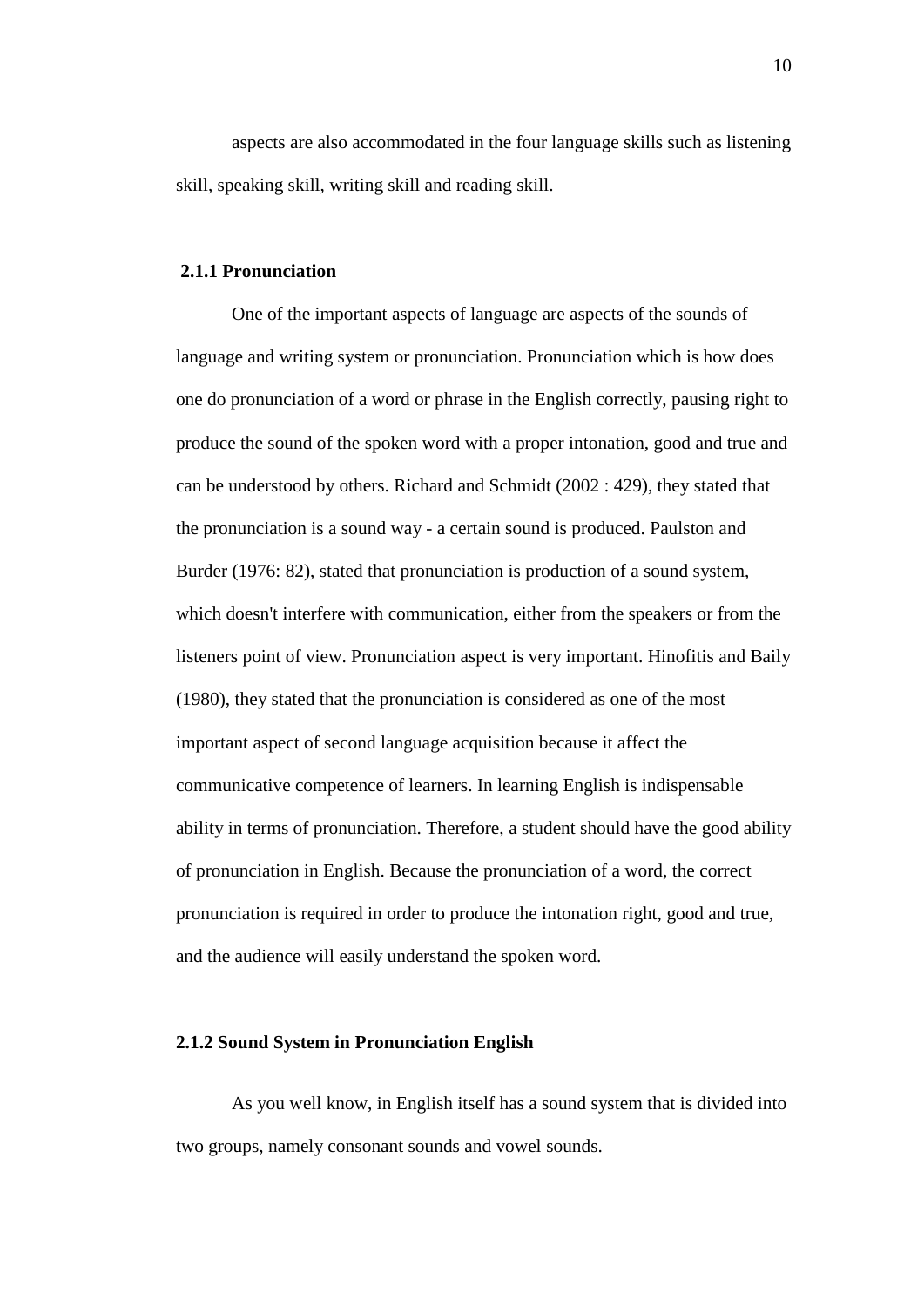#### 1. Vowel Sound

Vowel sound is defined as a vowel in its formation, ie air out through the throat and mouth, without restriction and narrowing so that there is no friction sound.

## 2. Consonant Sound

Consonant sound is sound or letter (letter dead or alive) are in the production of air does not come out smoothly through the mouth and throat, but encountered resistance or narrowing so it sounds friction. Consonant consists of consonant : /k/, /g/, /m/, /n/, / $\theta$ /, / $\delta$ /, /l/, /r/, /d/, /w/, /j/, /t/, /d/, /f/, /v/, /s/, /z/, /p/, /b/, /ʧ/, /ʤ/, /ʃ/.

Two of the sound system above (vowel and consonant), is a sound system that must be mastered by students in the pronunciation of a foreign language (English). The ability of good pronunciation is needed. By mastering the sound system above, so students will be able to pronounce words with a tone of voice that is good and right, pausing and the right tempo, so the listener is able to understand what is said.

# **2.1.2.1 Pronunciation of Vowels in English**

This study is to focus on how the students of the vowel pronunciation in English. Vocal is defined as a vowel in its formation, ie air out through the throat and mouth, without restriction and narrowing so that there is no friction sound. Vowel itself is divided into two, namely diphthong and single vowel.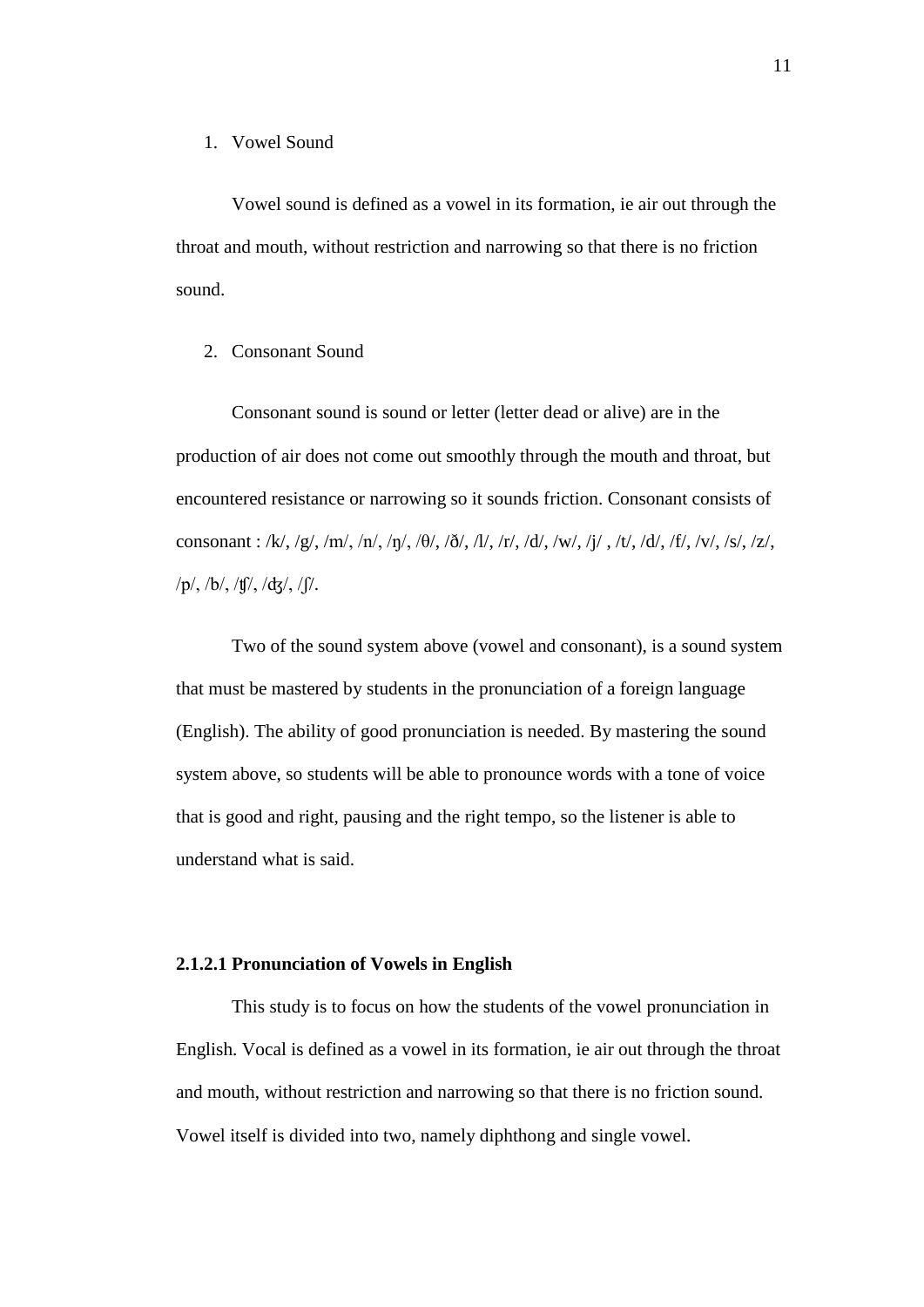### **a. Diphthong**

Diphthong is the sound made by the removal of one vocal position to position another vowel. In phonetics, a diphthong is represented by a sequence of two letters, the first showing the start position and the second indicates the direction of movement. Diphthong consists of : /ɔi/, /au/, /aI/, /e $\Theta$ /, / $\Theta$  $\Theta$ /, /ei/, /æ/.

#### **b. Single Vowel**

Single vowel is a vowel that has one type of sounds, such as vowels /з:/,  $/$ o:/, /u:/, /o:/, /i:/, / $I$ /, / $\Lambda$ /, / $\mu$ /, / $\sigma$ /, / $\epsilon$ /. In a single vowel itself is divided into two, namely the long vowel sounds and short vowel sounds. For a long vowel sounds consist of /3:/, /ɔ:/, /u:/, /ɒ:/, /i:/. As for the short vowel sounds consist of /I/, / $\Lambda$ /,  $/u/$ ,  $/v/$ ,  $/e/$ ,  $/\Theta/$ .



Here is a diagram of the vowel sounds in English :

## **2.2 Age in Learning Pronunciation**

In the process of learning, especially in this case about the pronunciation of the English, many argue that age may affect the learning. Age may affect the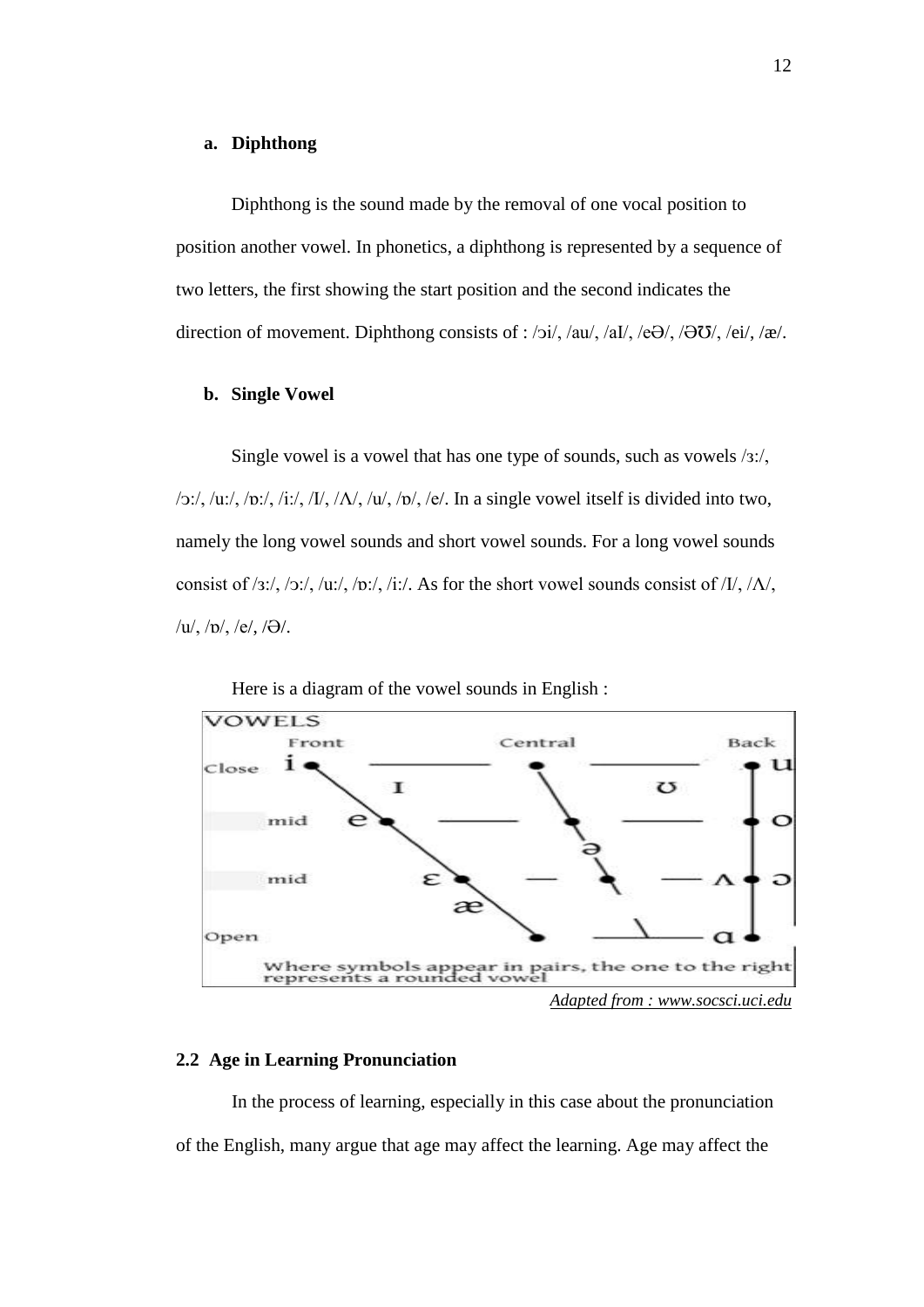pronunciation in English. They found a young age is much easier in terms of learning a foreign language, in this case about the pronunciation. Many also argue that students at a young age is easier and superior abilities and foreign language pronunciation them than teenage learners and adult learners. Rachmajanti (1993), she stated that foreign language learners who are younger, especially in the pronunciation, would be better than learners who are teenagers or adults because the vocal organs younger learners more flexible and they are not hampered by constraints - psychological. Taylor and Schuman in Ellis (1986), they stated that empathetic child at the age of puberty or young age is much greater than the age of consent, so they do not block in learning a second language. According to the theory of language acquisition (Ellis, 1997), also explained that young learners can learn the language more quickly than adults, young learners are believed to undergo a critical time acquire language, known as the critical period hypothesis. In essence, the mastery of pronunciation of English sounds properly is one of the important factors in English teaching students both junior high school students and senior high school students. When viewed from a range of ages, junior high school students and senior high school students included in the category of adolescent learner. Where the junior high school students included in the category of early adolescence leaners and senior high school students included in the category of mid adolescence learners. According to Monks, Knoers, and Haditono, age of early adolescence is  $12 - 15$  years old and age of mid adolescence is 15 – 18 years old. At this age the students are considered able to learn the language better than adult learners. Because the mastery of pronunciation effect on whether or how their current give information. But of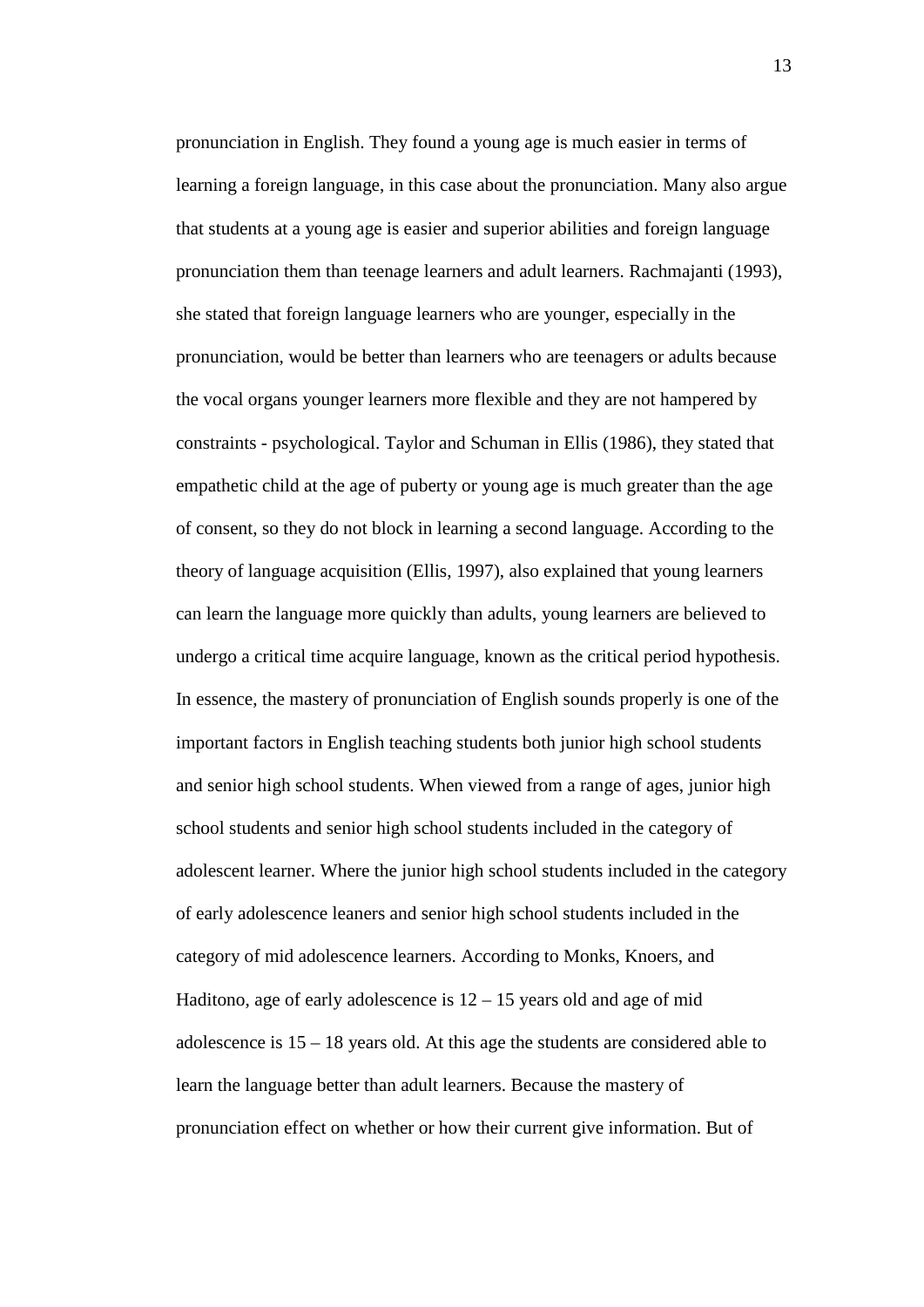course among early adolescence learners and mid adolescence learners have different level of language proficiency.

### **2.3 Pronunciation Error**

The ability of good pronunciation in English is needed by a student. This is because the pronunciation aspect is one very important aspect in the process of learning English. Mastery of English pronunciation sound properly is one of the important factors in English teaching in junior high school students and senior high school students. This is considered important because of the age of junior high school and senior high school learners is a critical age for learning a second language, particularly in pronunciation. At this age, mastering the pronunciation of an effect on whether or not a communication smoothly. However, often we find many errors in pronunciation to the students. While good pronunciation itself indispensable. Errors in pronunciation like this can be found in junior high school students and senior high school students, especially in Indonesia. Pronunciation of a sound correctly will make the listener understand the intent of the speaker. Instead, the errors of pronunciation will confuse the listener, can even lead to misinterpretation of the intent of the speaker. Pateda (1989 : 32), he stated that the linguistic fault lines appear if the word or phrase uttered by someone, one by native speakers.

As it is known, that people in Indonesia are still find difficulty to pronounce a word in English well. It was due to the difference in the habit of talking between the tongue of Indonesia with a native speaker's (English speakers). Most of the way pronunciation in Indonesian people are more likely to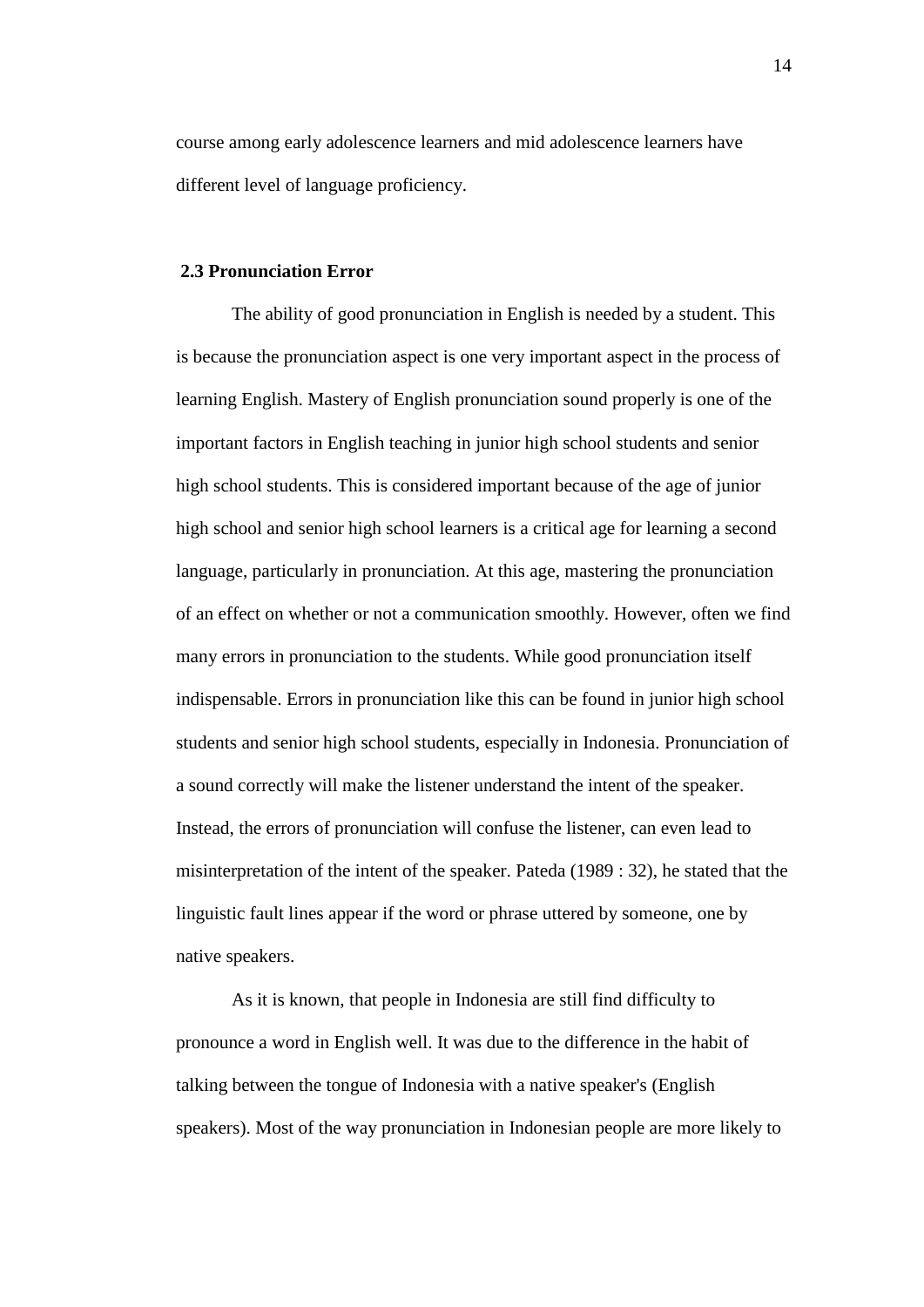American English. Because it can cause frequent peoples like the students difficult to do the English pronunciation. Therefore, it is very important for students to have the ability of good pronunciation.

This study aimed to compare the ability of pronunciation in the English language between students of junior and senior high school students. This study focuses on student pronunciation errors against the vowel sounds in English, which is related to a few words in English that is contained in a text passage in the activity of reading aloud. This study was taken in junior high school students and high school students because at this age students should already have the ability in English, in this case proficient in English pronunciation.

### **2.4 Previous Study**

As has been known in previous studies, with the title "The Relationship Between Age and Accuracy of Foreign Language Pronunciation" and with the research problems is "Do Elementary Children Can Achieve more Native-Like Pronunciation of the Foreign Language than Older Teenage or College Students ", Carroll (1963) stated that young people can gain more genuine as accents in the second language of the older students. While the theory of language acquisition (Ellis, 1997), also explained that younger students can learn the language more quickly than adults, younger students are believed to undergo a critical time acquire language, known as the critical period hypothesis. In previous studies, examines accuracy in pronunciation of the German phoneme among elementary school students, junior high school students and college students. The study was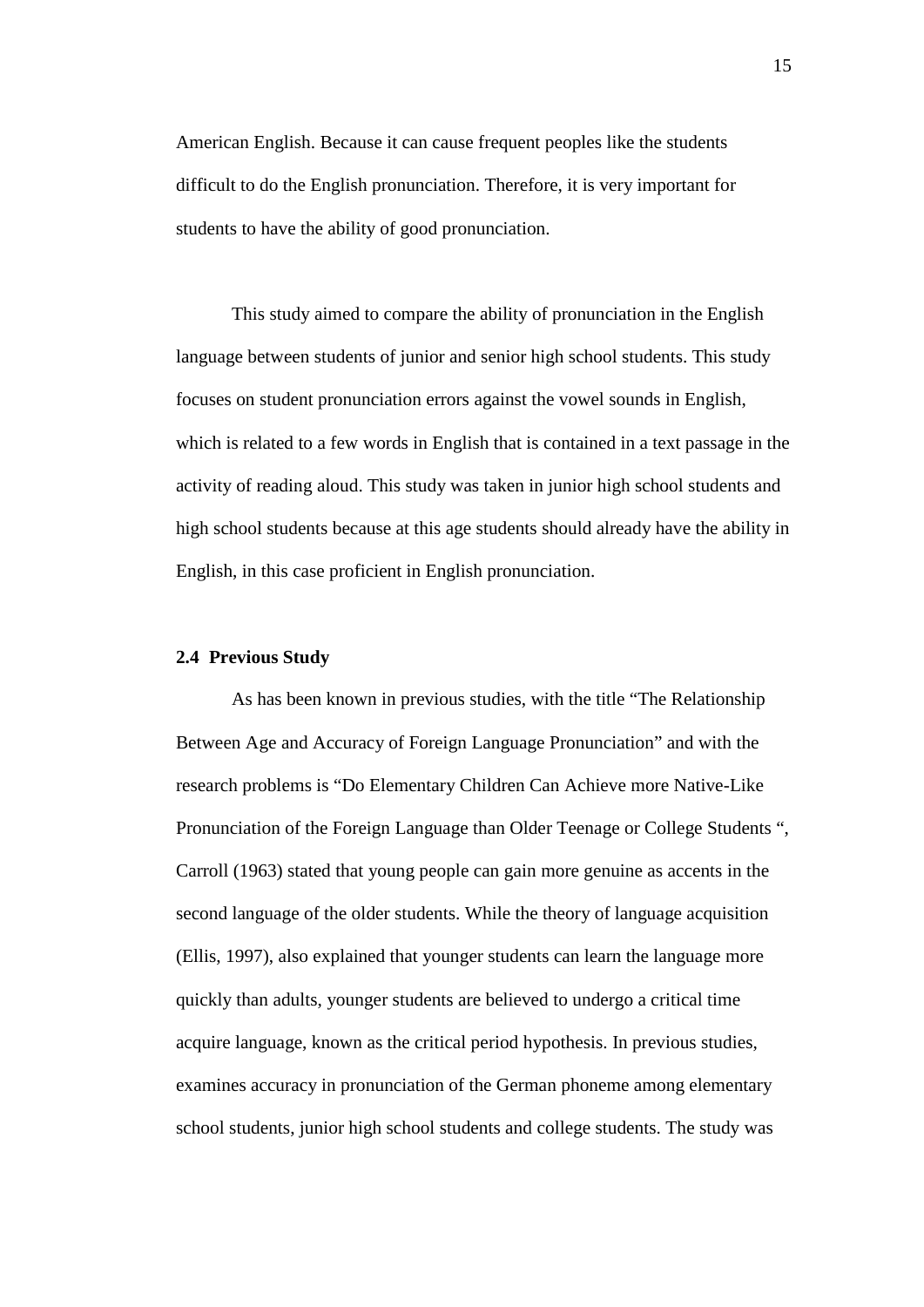conducted to determine the relationship between the age of the students with their accuracy in pronunciation. Results of previous studies show that students at a young age is better in learning to produce word - the original words like a native speaker than adulthood. As has been said by Taylor and Schuman in Ellis (1986), they stated that empathetic child at the age of puberty or young age is much greater than the age of consent, so they do not block in learning a second language.

Similarities between previous studies with this research is the sames research on the ability of students to pronounce and determine whether age affects the student's pronunciation. In this research is between early adolescence learners and mid adolescence learners. While the difference between previous studies with this study is, in previous studies examining the accuracy of pronunciation in German phoneme which is about 23 german phonemes conducted on elementary school students, junior high school students and college students. In a previous study determined the age of students, the age group from 9.5 to 10.5 for elementary school students, ages 14 to 15 for junior high school students and ages 18 to 26 for college students. While this study examines the ability of pronunciation and comparison pronunciation error of students on English phonemes, which focuses on the vowel sounds which is about 16 vowels consisting of diphthong and single vowel. This study conducted in first grade of junior high school students and first grade of senior high school students to determine the ratio error and the ability of the vowel pronunciation in English. Given this research can also be used to determine whether early adolescence